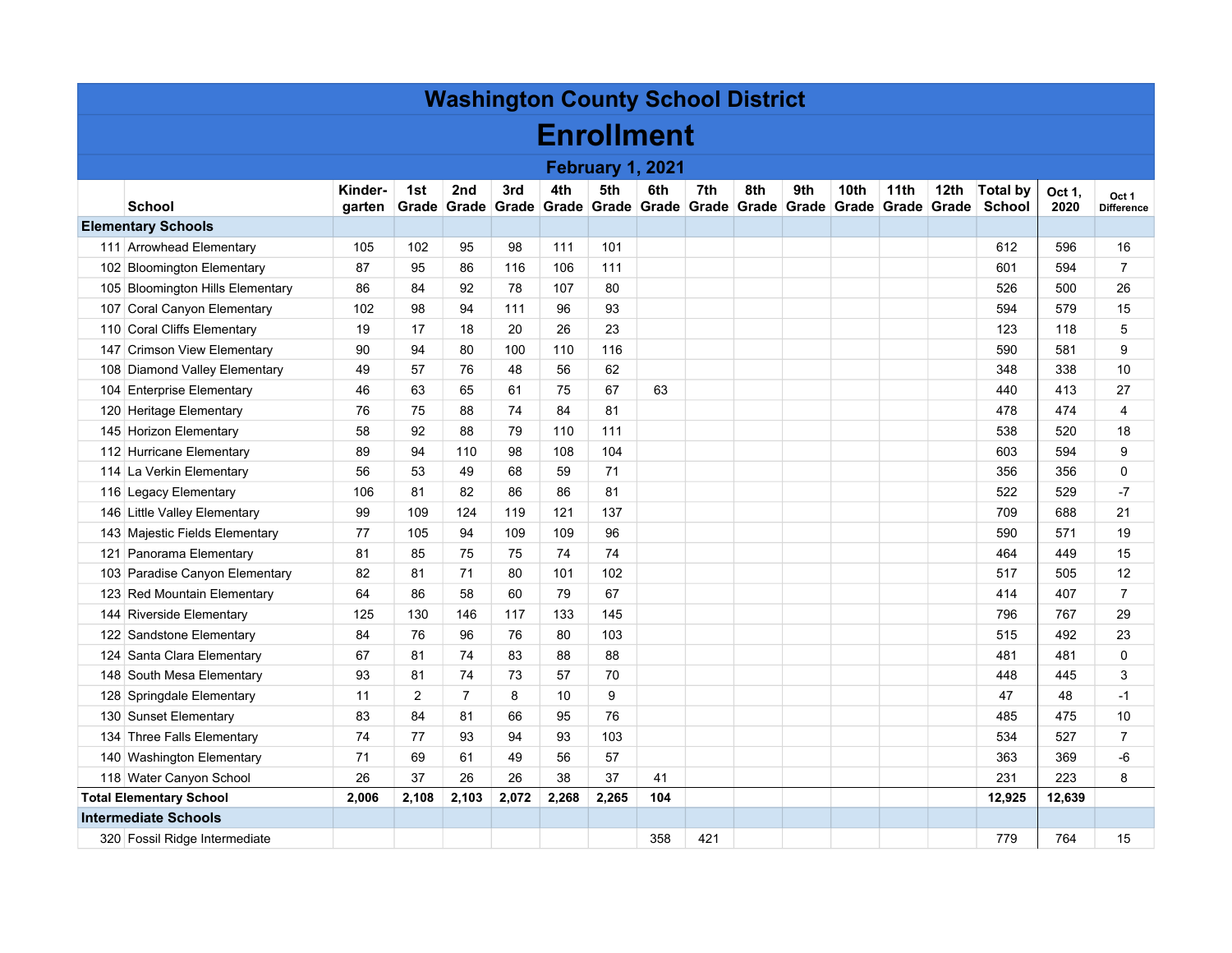| <b>Washington County School District</b> |                                    |                   |              |                                |       |                                                                    |     |                          |              |              |       |                                   |               |                           |                                  |                |                            |
|------------------------------------------|------------------------------------|-------------------|--------------|--------------------------------|-------|--------------------------------------------------------------------|-----|--------------------------|--------------|--------------|-------|-----------------------------------|---------------|---------------------------|----------------------------------|----------------|----------------------------|
| <b>Enrollment</b>                        |                                    |                   |              |                                |       |                                                                    |     |                          |              |              |       |                                   |               |                           |                                  |                |                            |
|                                          | February 1, 2021                   |                   |              |                                |       |                                                                    |     |                          |              |              |       |                                   |               |                           |                                  |                |                            |
|                                          | <b>School</b>                      | Kinder-<br>garten | 1st<br>Grade | 2 <sub>nd</sub><br>Grade Grade | 3rd   | 4th                                                                | 5th | 6th<br>Grade Grade Grade | 7th<br>Grade | 8th<br>Grade | 9th   | 10th<br>∣ Grade ∣ Grade ∣ Grade ∣ | 11th          | 12th<br>Grade             | <b>Total by</b><br><b>School</b> | Oct 1.<br>2020 | Oct 1<br><b>Difference</b> |
|                                          | 308 Hurricane Intermediate         |                   |              |                                |       |                                                                    |     | 342                      | 357          |              |       |                                   |               |                           | 699                              | 700            | $-1$                       |
|                                          | 325 Lava Ridge Intermediate        |                   |              |                                |       |                                                                    |     | 419                      | 451          |              |       |                                   |               |                           | 870                              | 860            | 10                         |
|                                          | 303 Sunrise Ridge Intermediate     |                   |              |                                |       |                                                                    |     | 337                      | 320          |              |       |                                   |               |                           | 657                              | 646            | 11                         |
|                                          | 304 Tonaquint Intermediate         |                   |              |                                |       |                                                                    |     | 357                      | 374          |              |       |                                   |               |                           | 731                              | 732            | $-1$                       |
|                                          | 302 Washington Fields Intermediate |                   |              |                                |       |                                                                    |     | 443                      | 470          |              |       |                                   |               |                           | 913                              | 883            | 30                         |
|                                          | <b>Total Intermediate School</b>   |                   |              |                                |       |                                                                    |     | 2,256                    | 2,393        |              |       |                                   |               |                           | 4,649                            | 4,585          |                            |
|                                          | <b>Middle Schools</b>              |                   |              |                                |       |                                                                    |     |                          |              |              |       |                                   |               |                           |                                  |                |                            |
|                                          | 405 Crimson Cliffs Middle          |                   |              |                                |       |                                                                    |     |                          |              | 493          | 471   |                                   |               |                           | 964                              | 949            | 15                         |
|                                          | 403 Desert Hills Middle            |                   |              |                                |       |                                                                    |     |                          |              | 386          | 354   |                                   |               |                           | 740                              | 713            | 27                         |
|                                          | 404 Dixie Middle                   |                   |              |                                |       |                                                                    |     |                          |              | 458          | 427   |                                   |               |                           | 885                              | 863            | 22                         |
|                                          | 408 Hurricane Middle               |                   |              |                                |       |                                                                    |     |                          |              | 387          | 420   |                                   |               |                           | 807                              | 797            | 10                         |
|                                          | 420 Pine View Middle               |                   |              |                                |       |                                                                    |     |                          |              | 368          | 399   |                                   |               |                           | 767                              | 750            | 17                         |
|                                          | 425 Snow Canyon Middle             |                   |              |                                |       |                                                                    |     |                          |              | 453          | 429   |                                   |               |                           | 882                              | 875            | $\overline{7}$             |
| <b>Total Middle School</b>               |                                    |                   |              |                                |       |                                                                    |     |                          |              | 2,545        | 2,500 |                                   |               |                           | 5,045                            | 4,947          |                            |
|                                          | <b>High Schools</b>                |                   |              |                                |       |                                                                    |     |                          |              |              |       |                                   |               |                           |                                  |                |                            |
|                                          | 518 Water Canyon High              |                   |              |                                |       |                                                                    |     |                          | 40           | 50           | 48    | 58                                | 53            | 49                        | 298                              | 300            | -2                         |
|                                          | 705 Crimson Cliffs High            |                   |              |                                |       |                                                                    |     |                          |              |              |       | 386                               | 393           | 258                       | 1038                             | 1057           | -19                        |
|                                          | 703 Desert Hills High              |                   |              |                                |       |                                                                    |     |                          |              |              |       | 339                               | 333           | 355                       | 1028                             | 1006           | 22                         |
|                                          | 704 Dixie High                     |                   |              |                                |       |                                                                    |     |                          |              |              |       | 466                               | 382           | 370                       | 1218                             | 1254           | $-36$                      |
|                                          | 712 Enterprise High                |                   |              |                                |       |                                                                    |     |                          | 97           | 80           | 100   | 81                                | 78            | 77                        | 513                              | 501            | 12                         |
|                                          | 716 Hurricane High                 |                   |              |                                |       |                                                                    |     |                          |              |              |       | 342                               | 388           | 316                       | 1046                             | 1049           | -3                         |
|                                          | 718 Millcreek High                 |                   |              |                                |       |                                                                    |     |                          |              |              |       | 14                                | 50            | 78                        | 142                              | 107            | 35                         |
|                                          | 720 Pine View High                 |                   |              |                                |       |                                                                    |     |                          |              |              |       | 365                               | 374           | 370                       | 1110                             | 1094           | 16                         |
|                                          | 725 Snow Canyon High               |                   |              |                                |       |                                                                    |     |                          |              |              |       | 445                               | 397           | 395                       | 1237                             | 1259           | $-22$                      |
|                                          | <b>Total High School</b>           |                   |              |                                |       |                                                                    |     |                          | 137          | 130          | 148   | 2,496                             | 2,448         | 2,268                     | 7,630                            | 7,627          |                            |
|                                          | <b>Total Students K - 12</b>       | 2,006             | 2,108        | 2,103                          | 2,072 | 2,268 2,265 2,360 2,530                                            |     |                          |              | 2,675        | 2,648 |                                   | 2,496 2,448   | 2,268                     | 30,249                           | 29,798         | 451                        |
|                                          |                                    | Kinderg<br>arten  | 1st          | 2nd                            | 3rd   | 4th<br>Grade Grade Grade Grade Grade Grade Grade Grade Grade Grade | 5th | 6th                      | 7th          | 8th          | 9th   | 10th<br>Grade                     | 11th<br>Grade | 12 <sub>th</sub><br>Grade | <b>WCSD</b><br><b>Total</b>      |                |                            |
| <b>Other</b>                             |                                    |                   |              |                                |       |                                                                    |     |                          |              |              |       |                                   |               |                           |                                  |                |                            |
|                                          | 240 Post High                      |                   |              |                                |       |                                                                    |     |                          |              |              |       |                                   |               | 77                        | 77                               |                |                            |
|                                          | 200 Utah Online School K-8         | 216               | 267          | 290                            | 292   | 301                                                                | 319 | 317                      | 316          | 328          |       |                                   |               |                           | 2644                             |                |                            |